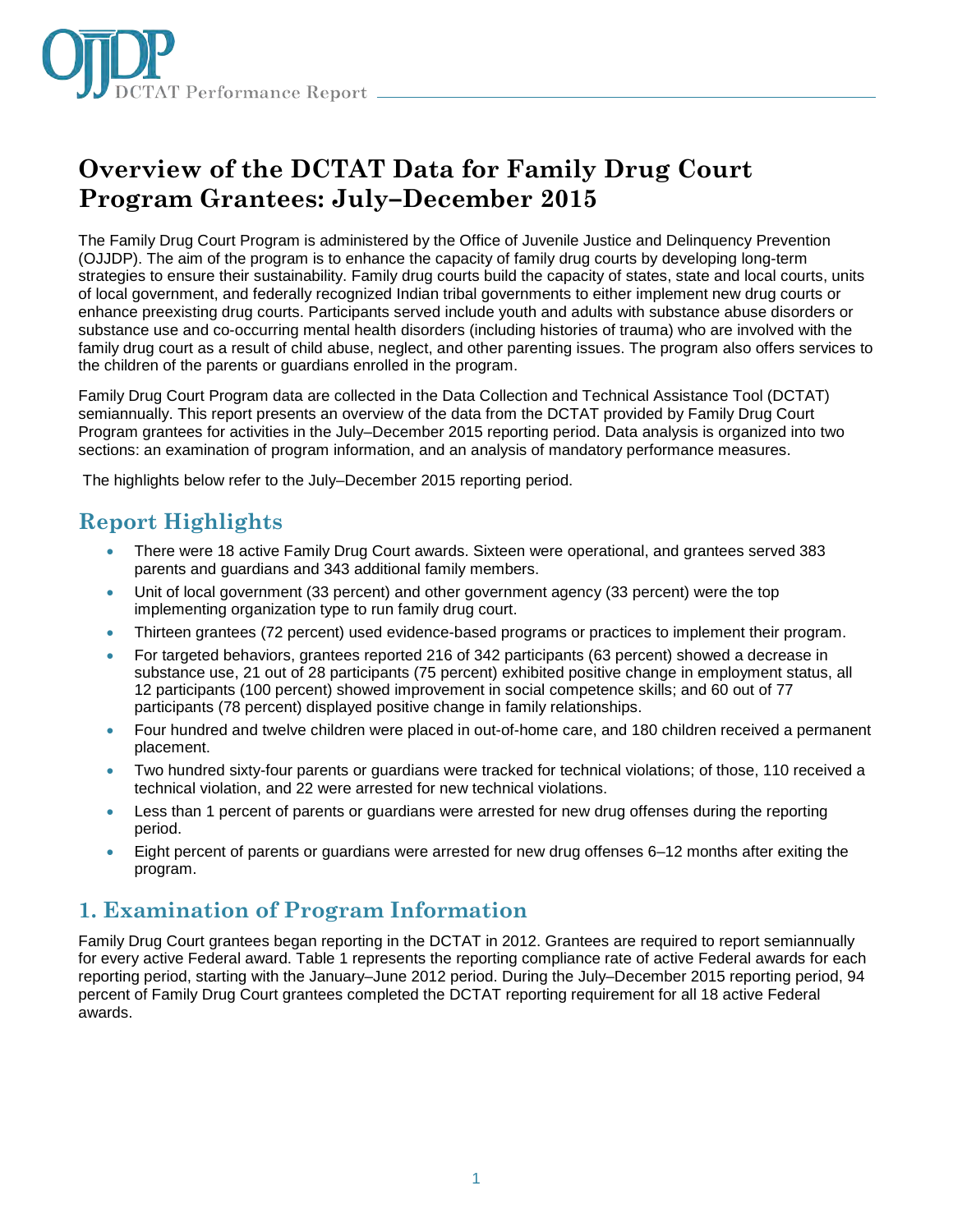|                              | <b>Status</b>      |             |                 |              |
|------------------------------|--------------------|-------------|-----------------|--------------|
| <b>Data Reporting Period</b> | <b>Not Started</b> | In Progress | <b>Complete</b> | <b>Total</b> |
| January-June 2012            |                    |             | 17              | 19           |
| July-December 2012           | 0                  | $\Omega$    | 23              | 23           |
| January-June 2013            | 3                  | 0           | 20              | 23           |
| July-December 2013           | 3                  | 0           | 27              | 30           |
| January-June 2014            |                    | 0           | 25              | 26           |
| July-December 2014           | 2                  | 0           | 23              | 25           |
| January-June 2015            | 0                  | 0           | 21              | 21           |
| July-December 2015           |                    | $\Omega$    | $17^{1}$        | 18           |
| Total                        | 11                 |             | 173             | 185          |

### **Table 1. Status of Family Drug Court Program Reporting by Period: January 2012–December 2015**

Across all reporting periods, Family Drug Court grantees have an average reporting compliance rate of 94 percent. Figure 1 provides the percentage breakdown for each reporting period.



#### **Figure 1. Percentage of Compliance Rate for Each Reporting Period**

### *Demographics*

Table 2 presents an aggregate of demographic data for July 2014 to December 2015 and the number of Family Drug Court Program grantees that serve each population. Targeted services include any approaches specifically designed to meet the needs of the population (e.g., gender-specific, culturally based, developmentally appropriate services).

Grantees are only required to report the target population once in the DCTAT. However, grantees may update their target population to best fit their program during the life of the award. The slight variation in numbers between each reporting period is due to the number of active or inactive federal awards during the reporting period.

<sup>1&</sup>lt;br><sup>1</sup> One grantee reported "not operational."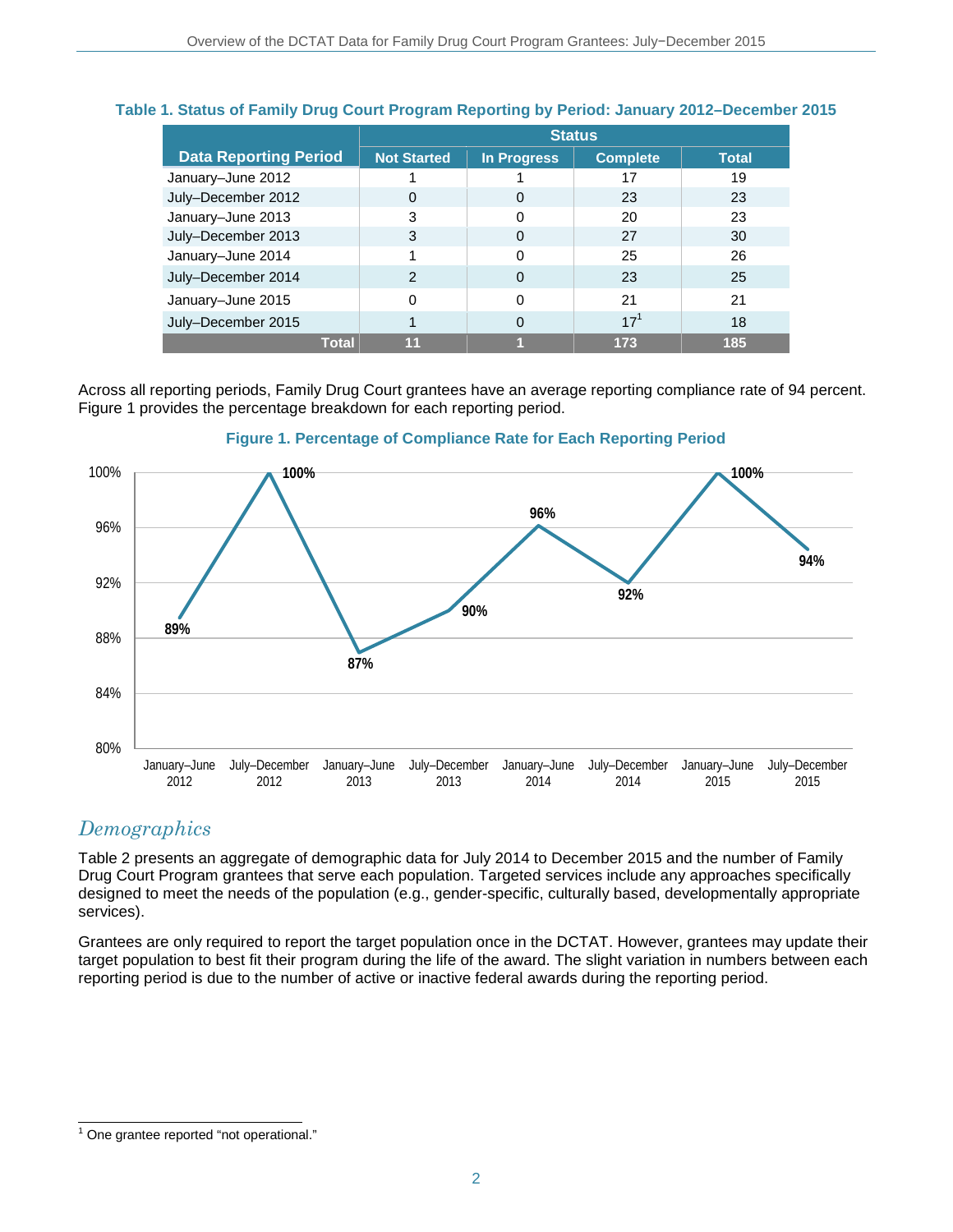|                                               | <b>Grantees Serving Group During Project Period</b> |                   |                    |
|-----------------------------------------------|-----------------------------------------------------|-------------------|--------------------|
| <b>Population</b>                             | July-December 2014                                  | January-June 2015 | July-December 2015 |
| <b>Race/Ethnicity</b>                         |                                                     |                   |                    |
| American Indian/Alaska Native                 | 13                                                  | 10                | 11                 |
| Asian                                         | $\overline{2}$                                      | $\mathbf{1}$      | $\mathbf{1}$       |
| Black/African American                        | 11                                                  | 10                | $\overline{7}$     |
| Caucasian/Non-Latino                          | 14                                                  | 11                | 10                 |
| Hispanic or Latino (of Any Race)              | 15                                                  | 12                | 12                 |
| Native Hawaiian and Other Pacific<br>Islander | 0                                                   | $\mathbf{0}$      | $\mathbf 0$        |
| <b>Other Race</b>                             | 3                                                   | 3                 | 3                  |
| White/Caucasian                               | 18                                                  | 15                | 13                 |
| Youth Population Not Served Directly          | $\overline{2}$                                      | $\overline{2}$    | 2                  |
| <b>Justice System Status</b>                  |                                                     |                   |                    |
| At-Risk Population (No Prior Offense)         | 11                                                  | 10                | 9                  |
| <b>First-Time Offenders</b>                   | 12                                                  | 11                | 10                 |
| <b>Repeat Offenders</b>                       | 13                                                  | 12                | 11                 |
| Sex Offenders                                 | $\mathbf 0$                                         | $\mathbf 0$       | $\mathbf 0$        |
| <b>Status Offenders</b>                       | 4                                                   | 3                 | $\overline{c}$     |
| <b>Violent Offenders</b>                      | 0                                                   | $\pmb{0}$         | $\mathbf{1}$       |
| Youth Population Not Served Directly          | 6                                                   | 5                 | 4                  |
| Gender                                        |                                                     |                   |                    |
| Male                                          | 21                                                  | 18                | 16                 |
| Female                                        | 21                                                  | 17                | 15                 |
| Youth Population Not Served Directly          | 3                                                   | $\overline{2}$    | $\overline{2}$     |
| Age                                           |                                                     |                   |                    |
| $0 - 10$                                      | 10                                                  | 10                | 9                  |
| $11 - 18$                                     | 11                                                  | 11                | 9                  |
| Over 18                                       | 19                                                  | 17                | $\overline{7}$     |
| Youth Population Not Served Directly          | $\overline{4}$                                      | $\overline{2}$    | $\overline{2}$     |
| <b>Geographic Area</b>                        |                                                     |                   |                    |
| Rural                                         | 11                                                  | 9                 | 8                  |
| Suburban                                      | $\overline{7}$                                      | 6                 | $\overline{4}$     |
| Tribal                                        | 4                                                   | 3                 | 3                  |
| Urban                                         | 10                                                  | 9                 | 8                  |
| Youth Population Not Served Directly          | $\overline{2}$                                      | $\overline{2}$    | $\overline{2}$     |
| <b>Other</b>                                  |                                                     |                   |                    |
| <b>Mental Health</b>                          | 19                                                  | 16                | 15                 |
| Substance Use                                 | 24                                                  | 20                | 18                 |
| Truant/Dropout                                | 5                                                   | 5                 | 4                  |

#### **Table 2. Grantees Serving Target Populations: July 2014–December 2015**

### *I. Evidence-Based Programming and Funding Information*

Evidence-based programs and practices include program models that have been shown, through rigorous evaluation and replication, to be effective at preventing or reducing juvenile delinquency or related risk factors. Figure 2 shows that grantees use about 72 percent ( $n = 13$ ) of grants funding to implement evidence-based programs and/or practices.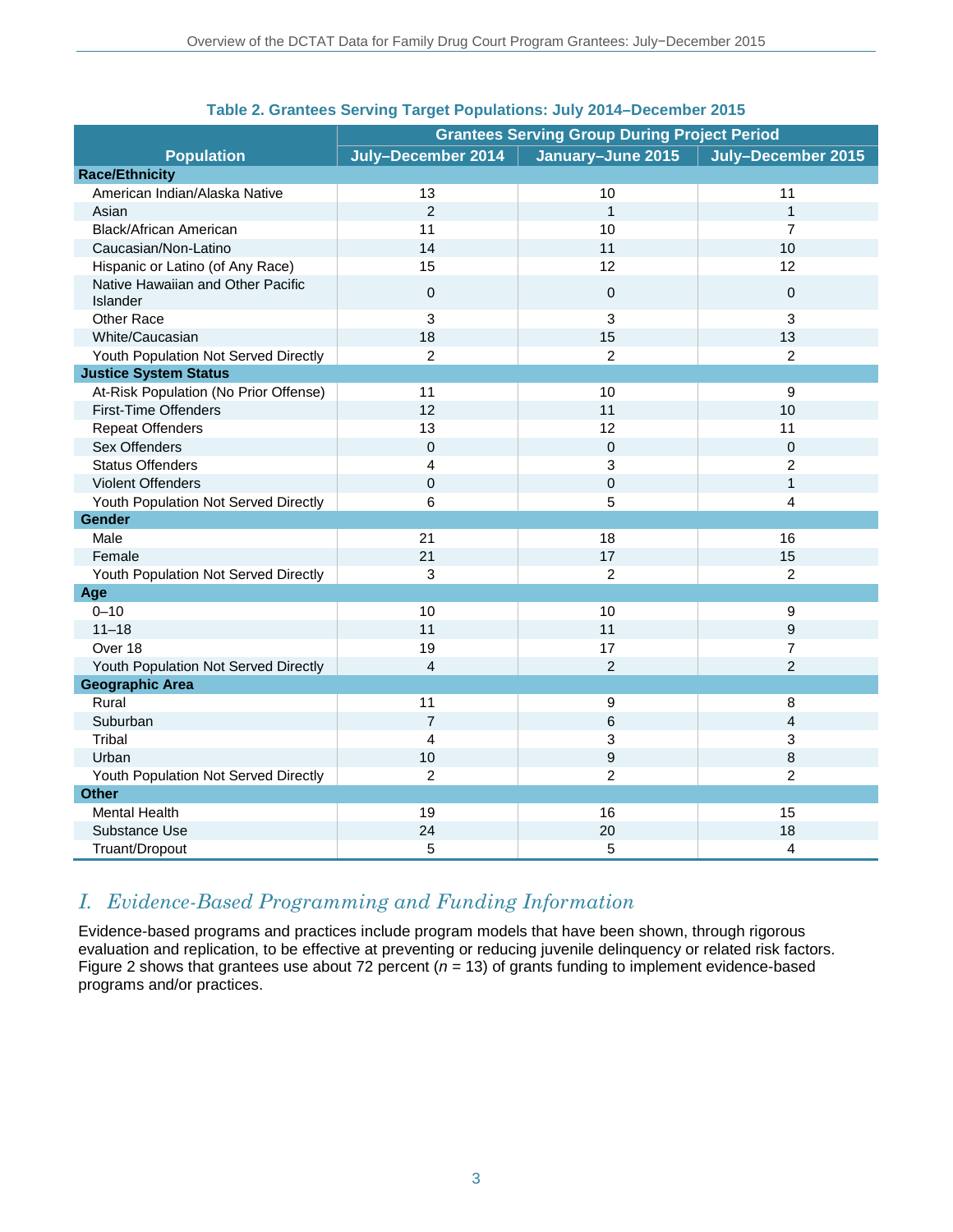

#### **Figure 2. Grants Implementing Evidence-Based Programs and/or Practices: July–December 2015**

The number of programs implementing evidence-based practices has been steady throughout the seven reporting periods. Figure 3 represents the breakdown of evidence-based and nonevidence-based programs for each reporting period since January–June 2012.





**Evidence-Based Programming**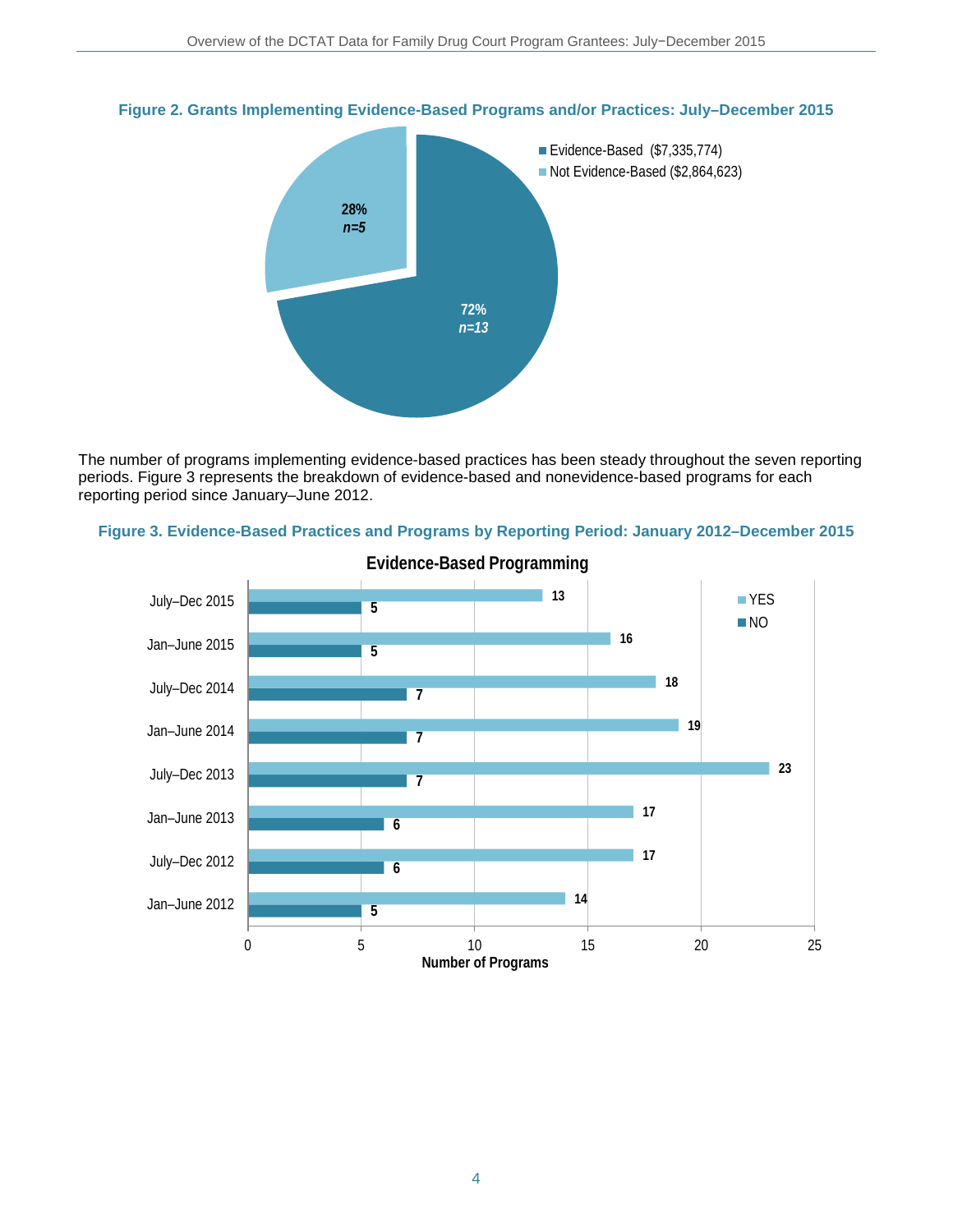In examining grant amounts by state or district, based on current and active Family Drug Court Program grants, Wisconsin received the most funds, followed by Oklahoma. Table 3 shows a comprehensive comparison of federal award amounts.

#### **Table 3. Total Grant Amount by State or District (Dollars): July–December 2015**

| <b>State</b> | N              | <b>Grant Amount</b> |
|--------------|----------------|---------------------|
| AZ           | 1              | \$<br>614,806       |
| CO           | 1              | 522,028             |
| DC           | 1              | 550,000             |
| ID           | 1              | 550,000             |
| MI           | 2              | 1,163,513           |
| мт           | $\overline{2}$ | 1,074,549           |
| N.J          | 1              | 499,817             |
| NV           | 1              | 642,201             |
| ΟH           | 1              | 538,363             |
| ΟK           | 2              | 1,200,000           |
| RI           | 1              | 550,000             |
| ТX           | 1              | 550,000             |
| WA           | 1              | 445,245             |
| WI           | 2              | 1,299,875           |

### *II. Implementing Organization Type*

Analysis of implementing agencies for this period revealed that the majority of the programs were instituted by unit of local government (33 percent;  $n = 6$ ) and other government agency (33 percent;  $n = 6$ ) (Figure 4).





**Type of Implementing Organization**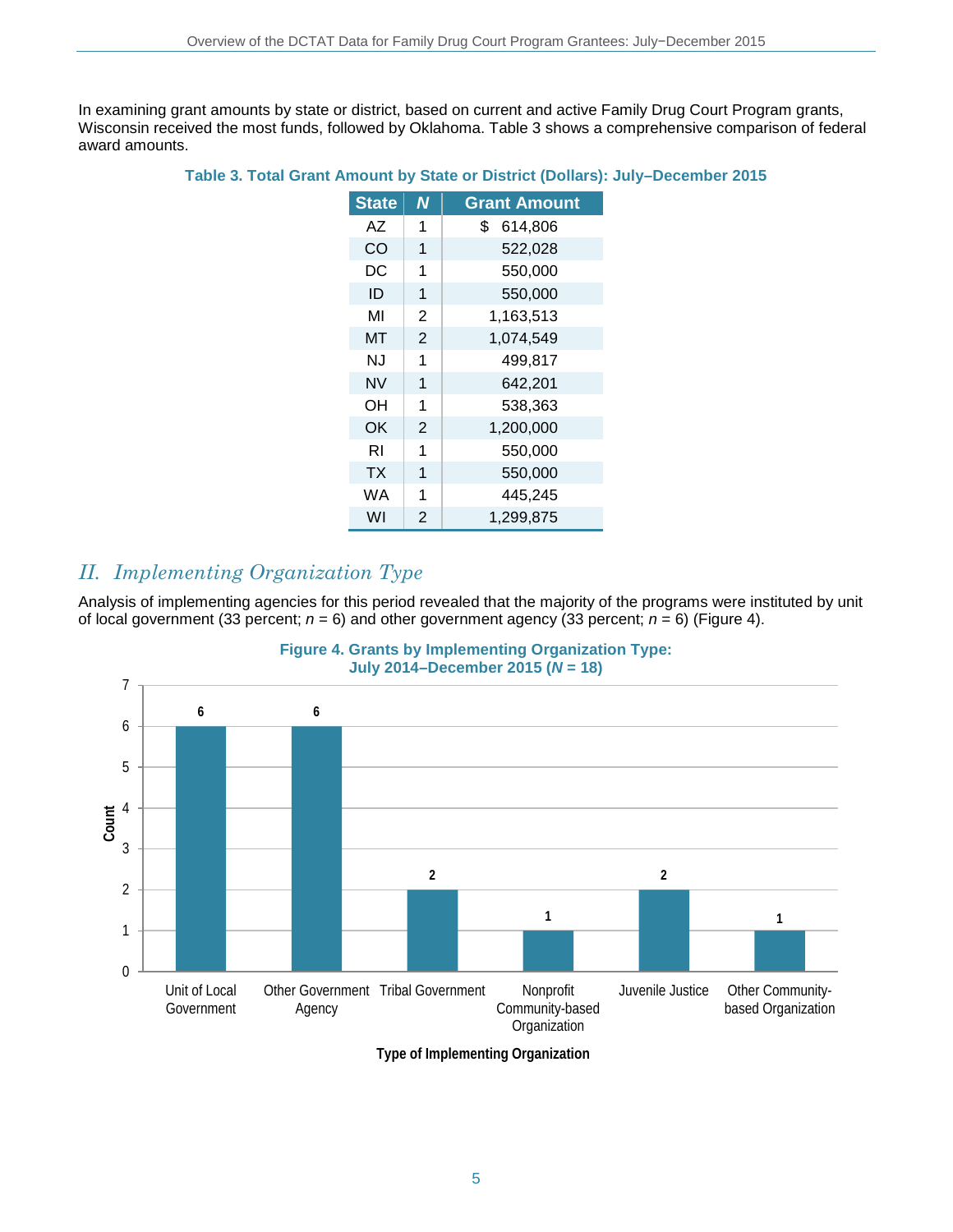# **2. Analysis of Program Measures**

During this reporting period, 383 parents and/or guardians were served by various programs funded by the Family Drug Court Program grant; 131 were new admissions (Figure 5). In addition, 343 additional family members were served.



**Figure 5. Number of Parents/Guardians Served per Reporting Period: January 2012–December 2015**

There were 153 enrolled parents and guardians who exited the court during the July–December 2015 reporting period. Of that group, 34 successfully exited the court, meaning they completed all requirements (Figure 6). <sup>2</sup> On average, 45 parents and guardians have exited the court successfully each reporting cycle since the initial January–June 2012 reporting period.



**Figure 6. Number of Enrolled Parents/Guardians Exiting the Court** 

 $^2$  Each grantee defines the requirements needed for the participants to complete each program. "Successfully exited" program participants successfully fulfilled all program obligations and requirements. Participants who fail to follow through with the program (such as through expulsion or voluntarily departure) are considered to be those who "unsuccessfully exited."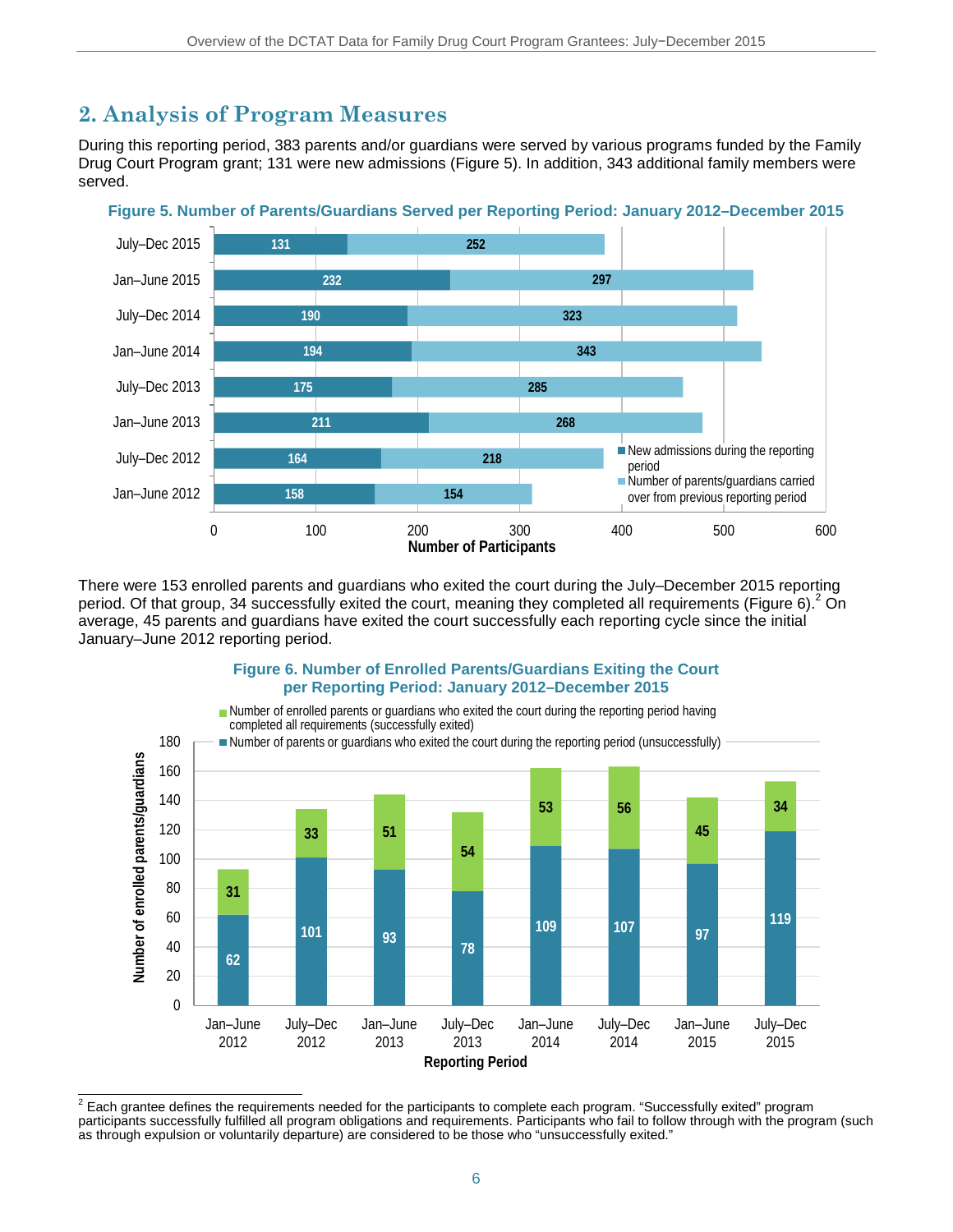Data are collected to determine the number of parents or guardians who demonstrate a positive change for a targeted behavior in each reporting period. Table 4 lists short-term percentages for the specified target behavior during July–December 2015. Sixty seven percent of parents or guardians served by the program exhibited a desired short-term change in those target behaviors. All of the parents or guardians in the targeted behavior for social competence skills displayed an increase in that area. Of the parents/guardians in the family relationships group, 78 percent reached the targeted behavior. Other groups that reached their target include employment status, including obtaining or retaining a job (75 percent); and a decrease in substance use (63 percent).

| <b>Target Behavior</b>      | <b>Parents/Guardians</b><br><b>Receiving Services</b><br>for Target Behavior | <b>Parents/Guardians</b><br>with Noted<br><b>Behavioral Change</b> | <b>Percentage of Parents/</b><br><b>Guardians with Noted</b><br><b>Behavioral Change (%)</b> |
|-----------------------------|------------------------------------------------------------------------------|--------------------------------------------------------------------|----------------------------------------------------------------------------------------------|
| Substance Use               | 342                                                                          | 216                                                                | 63                                                                                           |
| Social Competence           | 12                                                                           | 12                                                                 | 100                                                                                          |
| <b>Employment Status</b>    | 28                                                                           | 21                                                                 | 75                                                                                           |
| <b>Family Relationships</b> | 77                                                                           | 60                                                                 | 78                                                                                           |
| Total                       | 459                                                                          | 309                                                                | 67                                                                                           |

#### **Table 4. Short-Term Performance Data on Target Behaviors of Parents/Guardians: July–December 2015**

The Family Drug Court Program serves not only parents and family members but also the children of the families involved in the court system. Table 5 presents performance data for children served by the Family Drug Court Program during the reporting period; 412 children were placed in out-of-home care, and 180 secured permanent placement. On average, children remained in out-of-home care for 138 days. A total of 99 children were reunited with their families after being removed from the home and given temporary placement, and parental rights were terminated for 4 parents or guardians.

#### **Table 5. Children's Condition While Parents/Guardians Are in Family Drug Court Programs: July–December 2015**

| <b>Performance Measure</b>                                                               | <b>Number</b> | Percentage |
|------------------------------------------------------------------------------------------|---------------|------------|
| Children placed in out-of-home care                                                      | 412           | 61         |
| Average length of stay for children in out-of-home care                                  | 138 days      | N/A        |
| Children reunited after being removed from the home and<br>placed in temporary placement | 99            | 45         |
| Parents or guardians whose parental rights were terminated                               | 4             |            |
| Children in permanent placement                                                          | 180           | 41         |

During the reporting period, 315 parents or guardians received substance use counseling or related services, 194 received mental health services, 43 found housing, and 232 enrolled in other services such as parenting skills and educational and vocational training. These services are aimed at helping parents reunite with their children removed from their care due to unsafe or dangerous living environments caused by drug use.

Table 6 shows data that indicate the number of parents participating in the Family Drug Court Program assessed as needing the specified services and those who actually enrolled in the services provided. The number of assessments conducted compared with the actual enrollment in the provided services could differ within the reporting cycle. People may have been assessed in a prior reporting period, and actual enrollment could be delayed into a future reporting period. In addition, family drug court programs accept referrals for participants who have been assessed by another agency. These two factors contribute to the variation in the number of participants assessed as needing various services compared with the number enrolled.

#### **Table 6. Services Provided to Participating Parents/Guardians: July–December 2015**

| <b>Services Provided</b>                                                   | <b>Number</b> |
|----------------------------------------------------------------------------|---------------|
| Parents or guardians assessed as needing substance use counseling/services | 316           |
| Parents or guardians enrolled in substance use counseling/services         | 315           |
| Parents or guardians assessed as needing mental health services            | 197           |
| Parents or guardians enrolled in mental health services                    | 194           |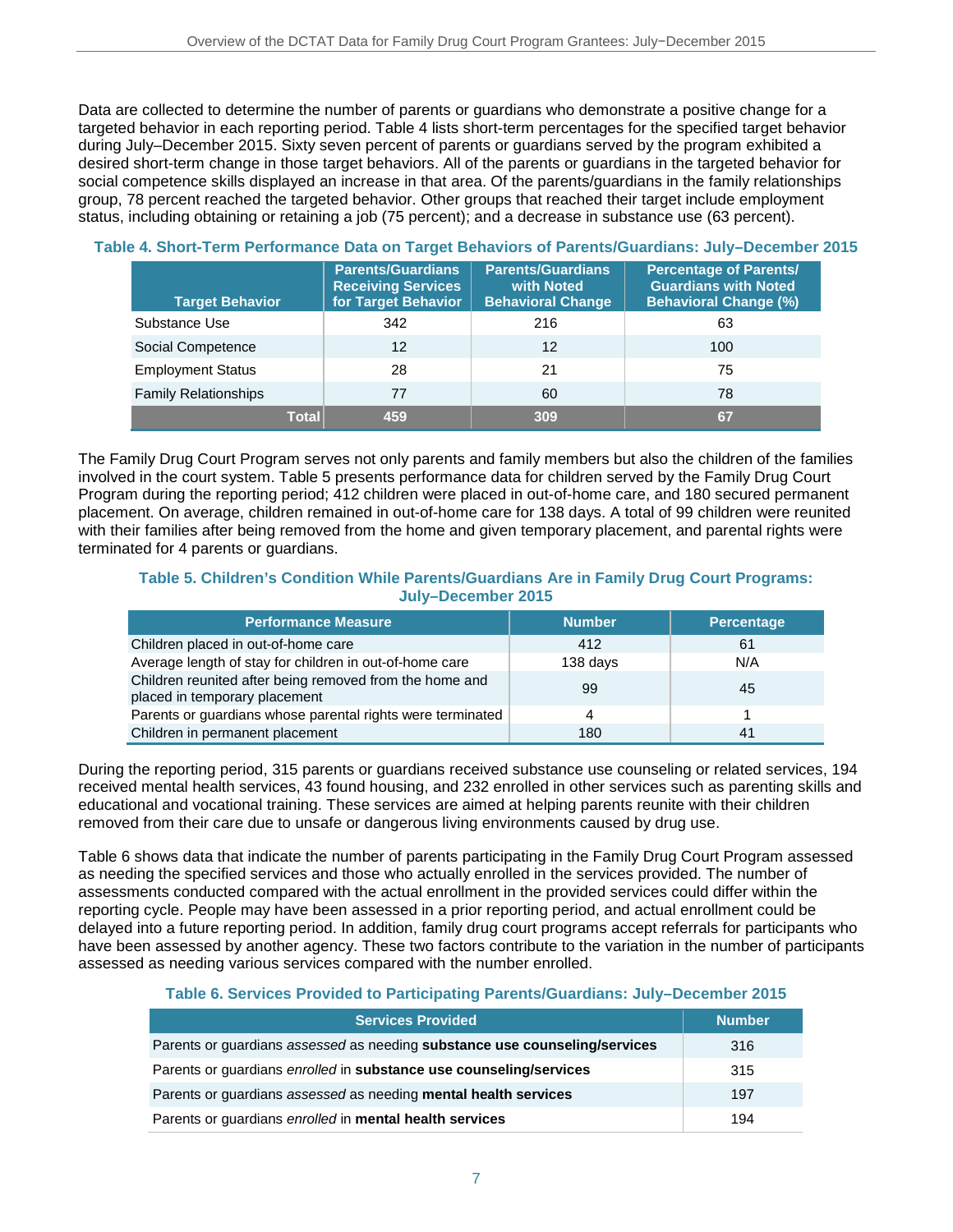| Parents or guardians assessed as needing housing services | 117 |
|-----------------------------------------------------------|-----|
| Parents or guardians who successfully found housing       | 43  |
| Parents or quardians assessed as needing other services   | 252 |
| Parents or guardians enrolled in other services           | 232 |

Additional family members served by the Family Drug Court Program received substance use counseling/services, mental health services, housing services, and other types of services. The largest number of additional family members were enrolled in other types of services (*n* = 169), followed by mental health services (*n* = 94).

Table 7 presents data that indicate the number of additional family members assessed as needing the specified services and those who actually enrolled in the services provided.

#### **Table 7. Services Provided to Additional Family Members: July–December 2015**

| <b>Services Provided</b>                                                                  | <b>Number</b> |
|-------------------------------------------------------------------------------------------|---------------|
| Additional family members assessed as needing <b>substance use</b><br>counseling/services | 23            |
| Additional family members enrolled in substance use counseling/services                   | 15            |
| Additional family members assessed as needing <b>mental health services</b>               | 105           |
| Additional family members enrolled in mental health services                              | 94            |
| Additional family members assessed as needing <b>housing services</b>                     | 10            |
| Additional family members who successfully found housing                                  | 8             |
| Additional family members assessed as needing other services                              | 163           |
| Additional family members enrolled in other services                                      | 169           |

Technical violation data were tracked and reported for parents or guardians enrolled in the program. As shown in Table 8, 264 parents or guardians were tracked for technical violations. Of those, 110 had a technical violation, and 22 out of 264 parents or guardians were arrested for a new technical violation.

#### **Table 8. Technical Violation Measures: July–December 2015**

| <b>Performance Measure</b>                                           | <b>Number</b> |
|----------------------------------------------------------------------|---------------|
| Enrolled parents or guardians arrested for a new technical violation | 22            |
| Enrolled parents or guardians with a technical violation             | 110           |
| Enrolled parents or guardians tracked for technical violations       | 264           |
| Percentage of arrests for technical violations                       | 8%            |
| Percentage of technical violations                                   | 42%           |

Drug offenses were tracked over the short term<sup>3</sup> and long term,<sup>4</sup> and data were reported for those parents or guardians enrolled in the program who had drug offenses. Three hundred twenty-five enrolled parents or guardians were tracked for drug offenses (Table 9). Of those, only three were arrested for a new drug offense.

#### **Table 9. Short-Term Performance Data on Drug Offenses: July–December 2015**

| <b>Performance Measure</b>                                        | <b>Number</b> |
|-------------------------------------------------------------------|---------------|
| Enrolled parents or guardians arrested for a new drug offense     | 3             |
| Enrolled parents or guardians tracked for drug offenses           | 325           |
| Percentage of parents or guardians arrested for new drug offenses | $< 1\%$       |

<sup>3</sup> Number of parents/guardians tracked during the reporting period.

<sup>4</sup> Number of parents/guardians tracked 6–12 months after exiting the program.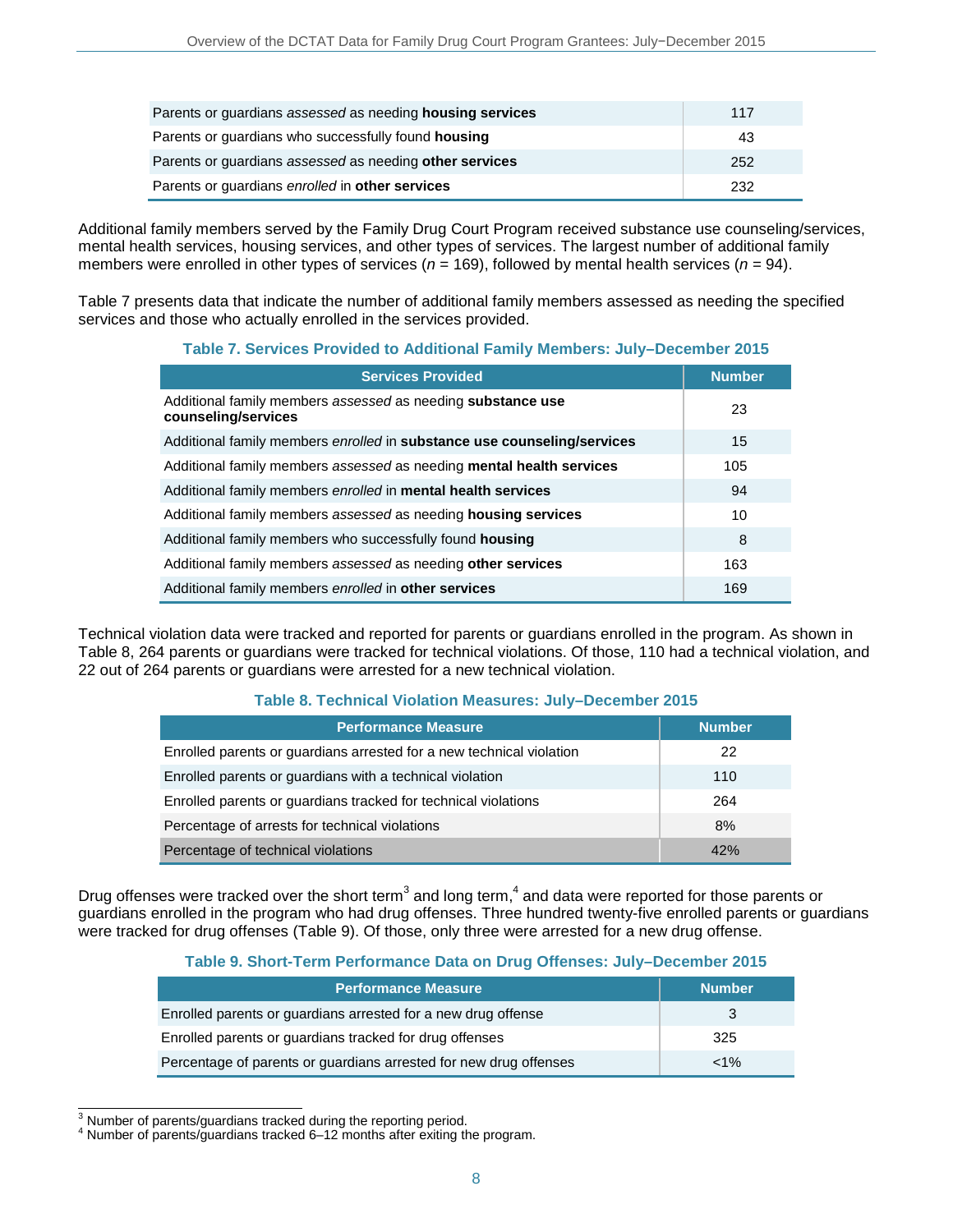Figure 7 provides a breakdown of the number of parents or guardians who were arrested for a new drug offense since January 2012. A review of the data demonstrates that the number of arrests remained low throughout the reporting periods.



**Figure 7. Enrolled Parent/Guardian Arrests for New Drug Offenses by Reporting Period: January 2012–December 2015 (Short Term)**

Among parents or guardians tracked for drug offenses over the long term, 10 were arrested for a new drug offense (Table 10).

#### **Table 10. Long-Term Performance Data on Drug Offenses: July–December 2015**

| <b>Performance Measure</b>                                        | <b>Number</b> |
|-------------------------------------------------------------------|---------------|
| Enrolled parents or guardians arrested for a new drug offense     | 10            |
| Enrolled parents or quardians tracked for drug offenses           | 121           |
| Percentage of parents or guardians arrested for new drug offenses | 8%            |

Comparing between reporting periods since January–June 2012, arrests for new drug offenses for long-term participants also remained low (Figure 8).



#### **Figure 8. Enrolled Parent/Guardian Arrests for New Drug Offenses by Reporting Period: January 2012–December 2015 (Long Term)**

Number of enrolled parents or guardians tracked for drug offenses 6-12 months after exiting the program Number of enrolled parents or guardians arrested for a new drug offense 6-12 months after exiting the program